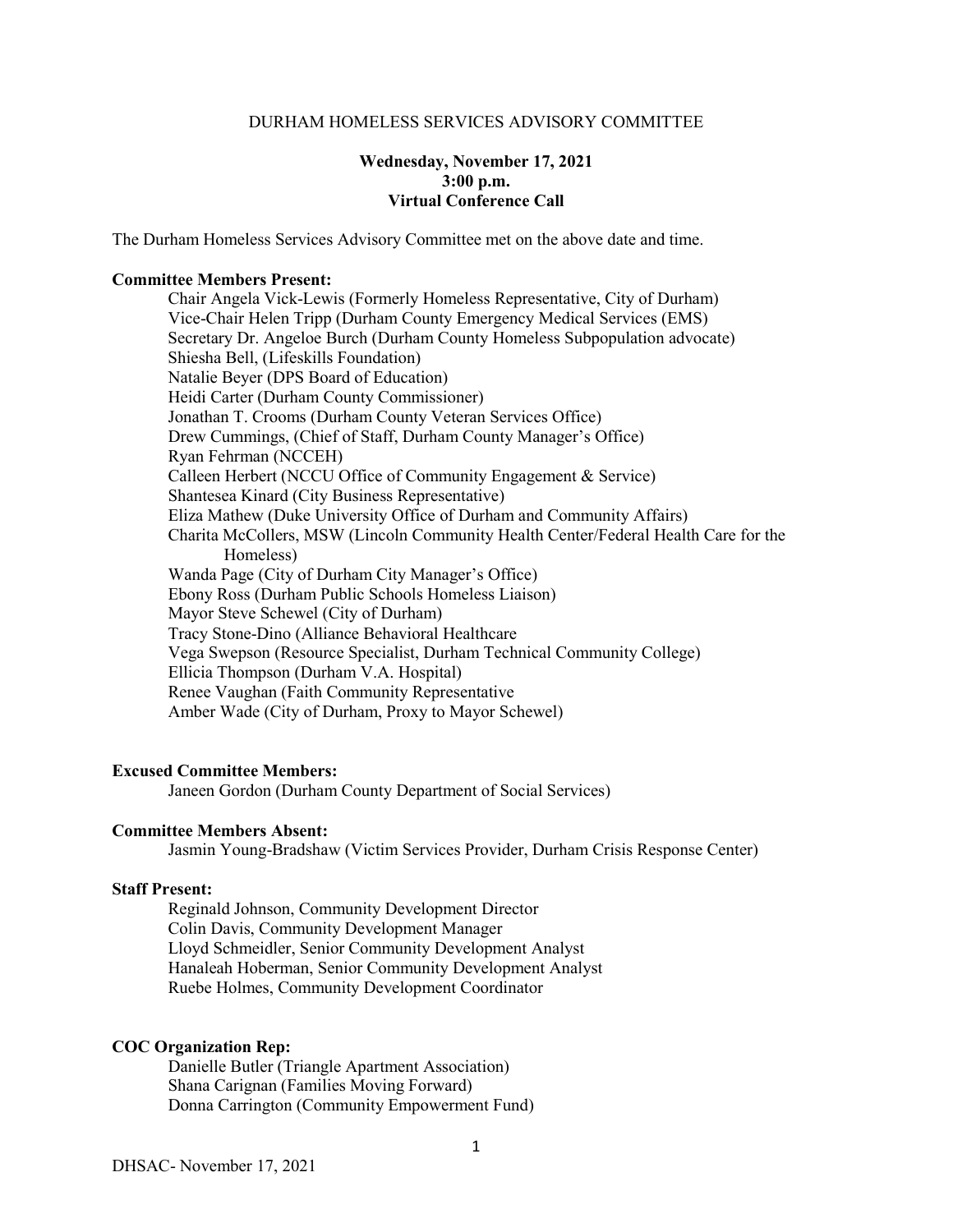Kendra Jacobs (Open Table Ministry) Sheldon Mitchell ((Urban Ministries) Russell Pierce (Housing for New Hope) Tim Wollin (StepUp Durham) Drew Woten (Open Table Ministry)

# **Also Present:**

Rikki Gardner (Housing for New Hope) Manuel Hyman (Alliance Health Cyndi Thompson (Volunteers of America C&C)

#### **Item 1: Call to Order and Housekeeping**

Chair Angela Vick-Lewis called the meeting to order at 3:02 p.m. Quorum was established Chair read the goals of the HSAC, and reviewed housekeeping rules.

## **Item 2: Minutes Review and Approval**

The minutes for October  $27<sup>th</sup>$  meeting Motion – Jonathan Crooms and  $2<sup>nd</sup>$  by Vega Swepson Minutes approved by majority vote.

# **Item 3: Public Comments Period**

There were no public comments.

#### **Item 4: Performance Management Quarterly Report**

Presented by Jonathan Crooms

- EEOC & ESG Funding Recommendations and Funding Application has been submitted
- New Members Orientation for 6

# **Item 5: Homeless Prevention and Deferment**

Presented by Colin Davis

- Clarifying Emergency Solutions Grant and COVID Prevention
- -Definitions of Homelessness
- -Data presented
- -Not to prevent eviction but to prevent homelessness

#### **Item 6: HSAC Virtual vs In Person discussion**

Questions were asked of Ruebe Holmes as to the City Clerks memo

- Cannot have dual meeting must be either virtual or in person
- Mayor Schewel spoke to the reason and gave clarification

Motion to remain Virtual – Ryan Ferhman and  $2<sup>nd</sup>$  by Charita McCollers, Renee Vaughan and Ebony Ross

Motion Passed without Objection

# **Item 9: HSAC & DHA Meeting**

Questions solicited to be presented to DHA

# **Item 7: Update on Housing Choice Vouchers and Emergency Housing Vouchers**